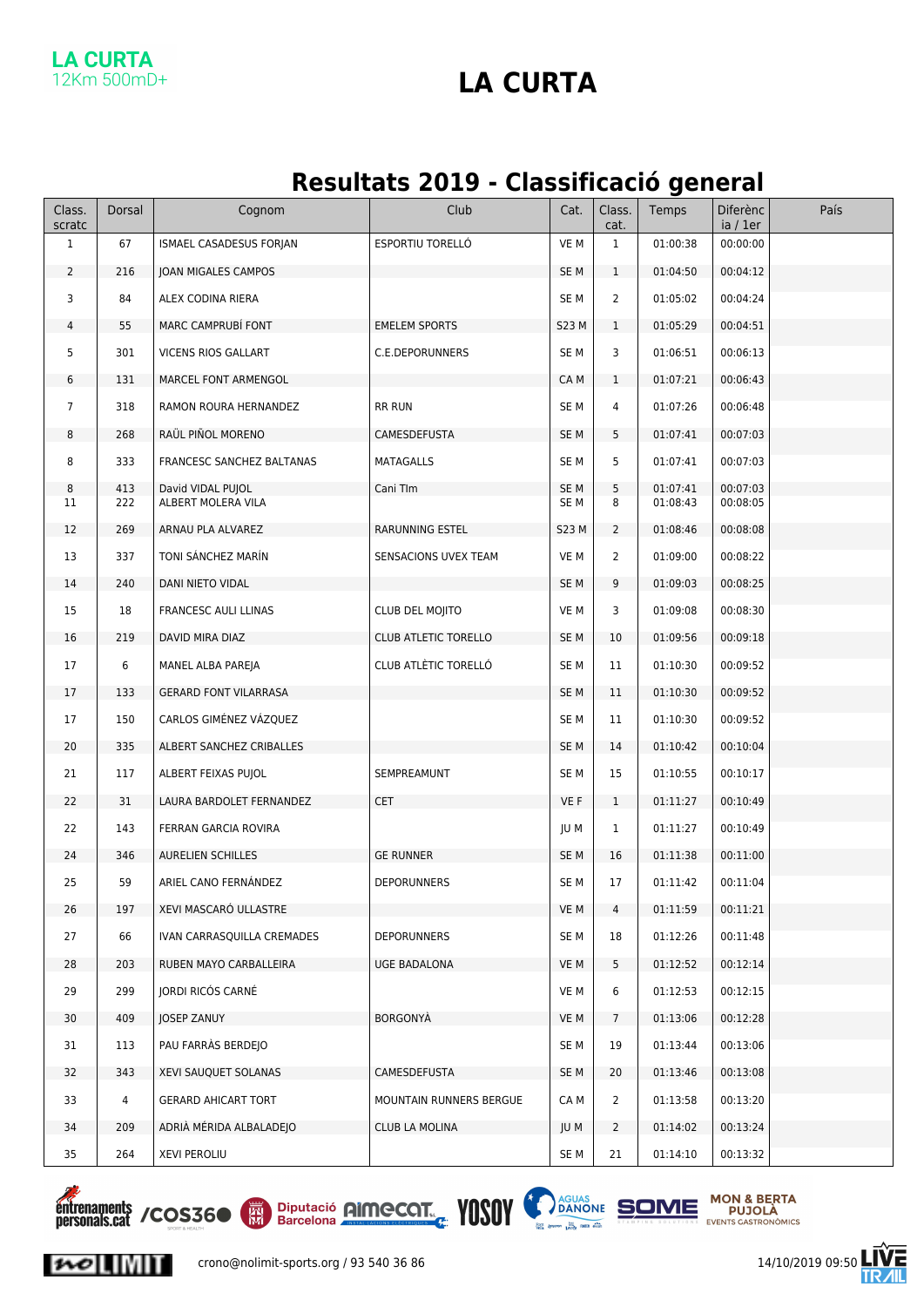|--|--|

| Class.<br>scratc | Dorsal | Cognom                          | Club                       | Cat.            | Class.<br>cat. | Temps    | <b>Diferènc</b><br>ia / 1er | País |
|------------------|--------|---------------------------------|----------------------------|-----------------|----------------|----------|-----------------------------|------|
| 36               | 68     | OSCAR CASADO IZQUIERDO          | <b>BADALONA</b>            | SE <sub>M</sub> | 22             | 01:14:16 | 00:13:38                    |      |
| 36               | 93     | <b>ELOI CONTRERAS PARES</b>     | C.E. DEPORUNNERS           | SE <sub>M</sub> | 22             | 01:14:16 | 00:13:38                    |      |
| 38               | 242    | POL NOGUE ULLASTRE              | U.E.VIC                    | CA M            | 3              | 01:14:20 | 00:13:42                    |      |
| 39               | 360    | JORDI SOLÀ ARXÉ                 | FARTLEKUS RUNNING TEAM     | JU M            | 3              | 01:14:44 | 00:14:06                    |      |
| 40               | 43     | NIL BIGAS SOLDEVILA             |                            | JU M            | 4              | 01:14:45 | 00:14:07                    |      |
| 40               | 69     | MIGUEL ANGEL CASADO PEREZ       |                            | VE M            | 8              | 01:14:45 | 00:14:07                    |      |
| 40               | 351    | <b>GIL SERRANCOLÍ MASFERRER</b> | CE TORELLÓ                 | SE <sub>M</sub> | 24             | 01:14:45 | 00:14:07                    |      |
| 43               | 101    | SERGI CUNILL PÉREZ              |                            | SE <sub>M</sub> | 25             | 01:14:53 | 00:14:15                    |      |
| 44               | 396    | DIDAC VIEITES PARAREDA          | <b>ELS GAGA</b>            | SE <sub>M</sub> | 26             | 01:14:59 | 00:14:21                    |      |
| 45               | 77     | PEDRO CHACON ARTO               |                            | VE M            | 9              | 01:15:12 | 00:14:34                    |      |
| 46               | 167    | MARC HERNANDEZ BARDOLET         |                            | IN M            | $\mathbf{1}$   | 01:15:13 | 00:14:35                    |      |
| 47               | 373    | ARNAU TOR BARDOLET              |                            | SE <sub>M</sub> | 27             | 01:15:38 | 00:15:00                    |      |
| 48               | 154    | BERNAT GONZÀLEZ SOLÀ            |                            | <b>S23 M</b>    | 3              | 01:16:16 | 00:15:38                    |      |
| 49               | 234    | MARC MORERA MARCÉ               |                            | SE <sub>M</sub> | 28             | 01:16:43 | 00:16:05                    |      |
| 50               | 185    | MARC MACIÀ PAYÀS                | MAPACHES FULL GAS          | SE M            | 29             | 01:16:56 | 00:16:18                    |      |
| 51               | 96     | RUT CORDOBA MATIAS              | <b>BISAURA XTREM TEAM</b>  | IN F            | $\mathbf{1}$   | 01:17:07 | 00:16:29                    |      |
| 52               | 375    | DAVID TORRAS ESPINOSA           | PENYA RUNNERS ESPANYOL     | SE <sub>M</sub> | 30             | 01:17:17 | 00:16:39                    |      |
| 53               | 238    | ORIOL MUÑOZ BESORA              | COS360                     | IN M            | $\overline{2}$ | 01:17:31 | 00:16:53                    |      |
| 54               | 184    | FERRAN LORENZO CATALÀ           | CAMESDEFUSTA               | SE <sub>M</sub> | 31             | 01:17:47 | 00:17:09                    |      |
| 55               | 398    | DAVID VILA DURAN                |                            | SE <sub>M</sub> | 32             | 01:18:00 | 00:17:22                    |      |
| 56               | 176    | ANNA JUTGLAR ROVIRA             |                            | SE F            | $\mathbf{1}$   | 01:18:17 | 00:17:39                    |      |
| 57               | 99     | RAUL CRESTEMAYER RINCON         | <b>FOCESTALVI</b>          | SE <sub>M</sub> | 33             | 01:18:31 | 00:17:53                    |      |
| 58               | 248    | ARNAU PADRÓS ROVIRA             |                            | SE <sub>M</sub> | 34             | 01:18:33 | 00:17:55                    |      |
| 59               | 88     | <b>JOSEP COLOMER</b>            | MATAGALLS                  | SE <sub>M</sub> | 35             | 01:18:34 | 00:17:56                    |      |
| 60               | 95     | MAR CORDOBA MATIAS              | <b>BISAURA XTREM TEAM</b>  | CA F            | $\mathbf{1}$   | 01:18:48 | 00:18:10                    |      |
| 61               | 94     | JORDI CORDOBA DACHS             | <b>BISAURA XTREM TEAM</b>  | MA M            | $\mathbf{1}$   | 01:18:49 | 00:18:11                    |      |
| 62               | 332    | OLEGUER SALVADÓ FARRERAS        |                            | SE M            | 36             | 01:19:01 | 00:18:23                    |      |
| 63               | 45     | ANIOL BONADA BARDOLET           |                            | S23 M           | 4              | 01:19:27 | 00:18:49                    |      |
| 64               | 62     | DAVID CAÑADAS SERRANO           | CAMÍ DELS IBERS            | VE M            | 10             | 01:19:30 | 00:18:52                    |      |
| 65               | 239    | JOSE LUIS NAVARRO MOYA          |                            | SE <sub>M</sub> | 37             | 01:19:36 | 00:18:58                    |      |
| 66               | 403    | POL VILASECA PANADERO           |                            | S23 M           | 5              | 01:19:51 | 00:19:13                    |      |
| 67               | 374    | <b>GUILLEM TOR BARDOLET</b>     |                            | SE <sub>M</sub> | 38             | 01:19:56 | 00:19:18                    |      |
| 68               | 168    | POL HERNANDEZ BARDOLET          |                            | IN M            | 3              | 01:20:24 | 00:19:46                    |      |
| 68               | 284    | JOAN PUIGDEMONT COSTA           |                            | MA M            | $\overline{2}$ | 01:20:24 | 00:19:46                    |      |
| 70               | 173    | JORDI IGLESIAS                  | <b>GECA - LLETISSOANDA</b> | SE M            | 39             | 01:20:28 | 00:19:50                    |      |
| 71               | 217    | PILAR MINGUEZ PERAL             | ESPAI TRAIL CASBOI         | VE F            | $\overline{2}$ | 01:20:29 | 00:19:51                    |      |
| 72               | 103    | MARC CUTRINA SOLA               |                            | SE M            | 40             | 01:21:07 | 00:20:29                    |      |
| 73               | 230    | ORIOL MORATÓ COLOMER            |                            | SE <sub>M</sub> | 41             | 01:21:11 | 00:20:33                    |      |







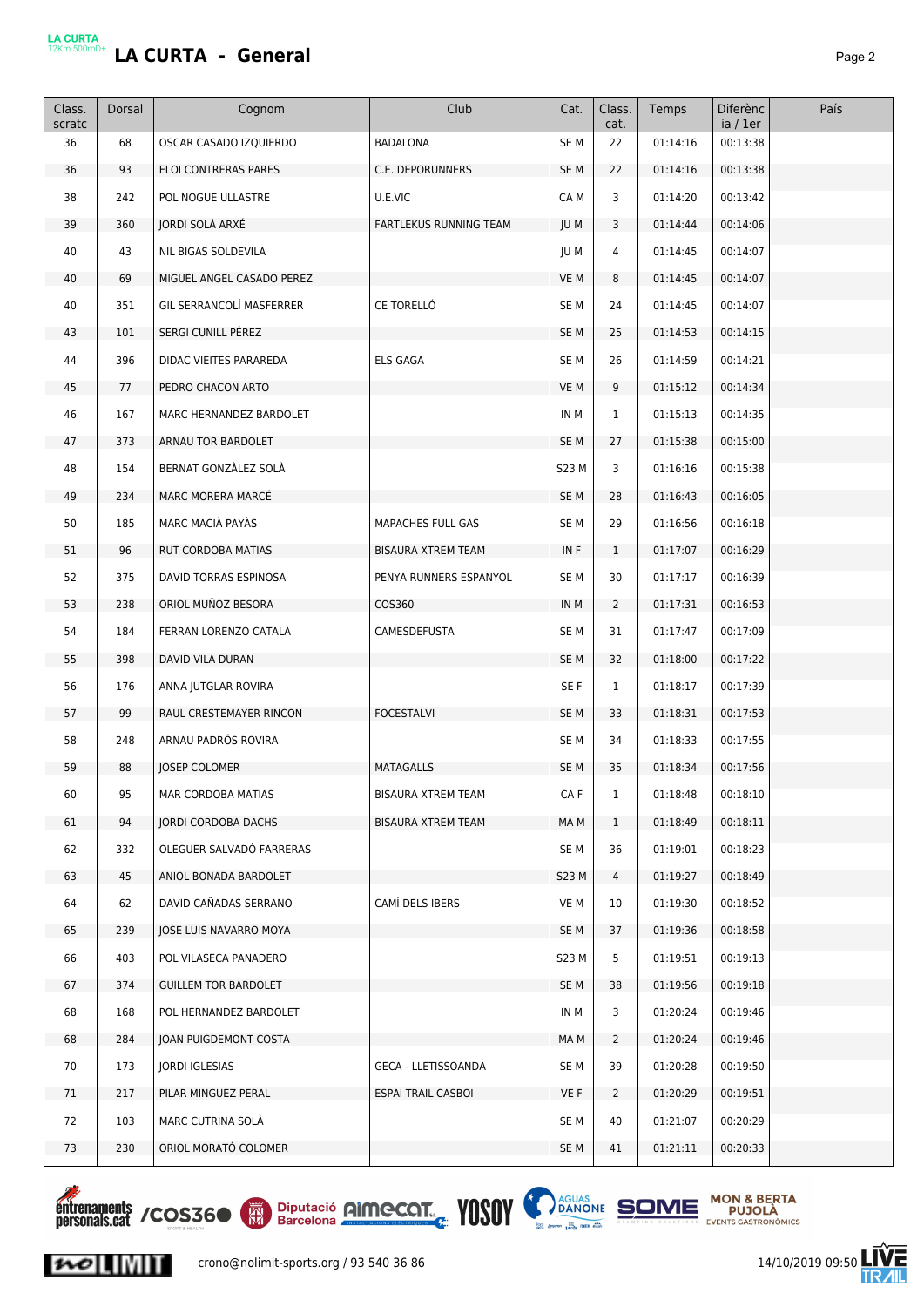|--|--|

| Class.<br>scratc | Dorsal | Cognom                          | Club                      | Cat.            | Class.<br>cat.          | Temps    | Diferènc<br>ia / 1er | País |
|------------------|--------|---------------------------------|---------------------------|-----------------|-------------------------|----------|----------------------|------|
| 74               | 153    | MIGUEL ÁNGEL GONZÁLEZ MARTÍNEZ  | LES GUILLES JUNTS CAMIN   | SE <sub>M</sub> | 42                      | 01:21:33 | 00:20:55             |      |
| 75               | 169    | ADOLF HERNANDEZ SANCHEZ         |                           | VE M            | 11                      | 01:21:39 | 00:21:01             |      |
| 76               | 361    | SERGI SOLÀ CLAPERA              |                           | SE <sub>M</sub> | 43                      | 01:21:56 | 00:21:18             |      |
| 77               | 274    | LAURA PLANES SAURÍ              |                           | VE F            | $\overline{3}$          | 01:22:02 | 00:21:24             |      |
| 78               | 310    | ANDRÉS ROMERO PÉREZ             | <b>MADFORM</b>            | VE M            | 12                      | 01:22:11 | 00:21:33             |      |
| 79               | 420    | Jeremy SAIZ                     |                           | SE <sub>M</sub> | 44                      | 01:22:14 | 00:21:36             |      |
| 80               | 349    | MIQUEL SERRA PERRAMON           |                           | SE <sub>M</sub> | 45                      | 01:22:18 | 00:21:40             |      |
| 81               | 245    | RAMON PABLO MALAGRIDA           |                           | SE <sub>M</sub> | 46                      | 01:22:37 | 00:21:59             |      |
| 82               | 271    | LAURA PLA CODINA                |                           | SE F            | $\overline{2}$          | 01:23:12 | 00:22:34             |      |
| 83               | 75     | ENRIC CASTELO CASTELO           | CATACRAC                  | VE M            | 13                      | 01:23:15 | 00:22:37             |      |
| 84               | 339    | <b>JORDI SANGLAS SELLABONA</b>  |                           | SE <sub>M</sub> | 47                      | 01:23:21 | 00:22:43             |      |
| 85               | 254    | CAREN PENA PALLOTA              |                           | SE F            | $\overline{\mathbf{3}}$ | 01:24:05 | 00:23:27             |      |
| 86               | 177    | <b>GERARD LLIMONA</b>           | #DILLUNSPERDUTS           | SE M            | 48                      | 01:24:17 | 00:23:39             |      |
| 87               | 323    | SICA RUIZ BLANCO                | ONE LIFE                  | SE F            | $\overline{4}$          | 01:24:29 | 00:23:51             |      |
| 88               | 350    | <b>IORDI SERRADELL TARRADAS</b> |                           | SE <sub>M</sub> | 49                      | 01:24:30 | 00:23:52             |      |
| 89               | 291    | DANI RAMÍREZ RIOS               | <b>ESPAI TRAIL CASBOI</b> | VE M            | 14                      | 01:24:35 | 00:23:57             |      |
| 90               | 162    | MARC GUILLÉN BOIX               |                           | SE M            | 50                      | 01:24:38 | 00:24:00             |      |
| 91               | 210    | JOAQUIM MÉRIDA ALBALADEJO       |                           | CA M            | 4                       | 01:24:41 | 00:24:03             |      |
| 92               | 78     | DANIEL CHARLES QUINTANILLA      | CLUB DEL MOJITO           | VE M            | 15                      | 01:24:42 | 00:24:04             |      |
| 92               | 202    | AITOR MATILLA                   | CLUB DEL MOJITO           | VE M            | 15                      | 01:24:42 | 00:24:04             |      |
| 94               | 336    | RAÚL SÁNCHEZ GONZÁLEZ           | <b>JUVENILES CORREN</b>   | SE <sub>M</sub> | 51                      | 01:25:32 | 00:24:54             |      |
| 95               | 201    | CARLOTA MATEU COLL              |                           | SE F            | 5                       | 01:25:37 | 00:24:59             |      |
| 95               | 341    | <b>JOAN SANTACANA VALL</b>      |                           | SE <sub>M</sub> | 52                      | 01:25:37 | 00:24:59             |      |
| 97               | 128    | MERITXELL FERRER GARCIA         | <b>CASBOI</b>             | VE F            | 4                       | 01:25:41 | 00:25:03             |      |
| 97               | 132    | <b>MARTI FONT I PADROS</b>      | CLUB ATLÉTIC TORELLO      | IN M            | 4                       | 01:25:41 | 00:25:03             |      |
| 97               | 223    | ERIK MOLINA PEREZ               | NATACIÓ CLUB TORELLÓ      | JU M            | 5                       | 01:25:41 | 00:25:03             |      |
| 97               | 308    | ROMERO DOBLADO ROMERO DOBLADO   | <b>TRAIL CER</b>          | VE M            | 17                      | 01:25:41 | 00:25:03             |      |
| 101              | 213    | PAULA MESA ROSALES              | <b>CAP</b>                | MA F            | $\mathbf{1}$            | 01:26:42 | 00:26:04             |      |
| 102              | 64     | DAVID CARDONA ESTEVEZ           |                           | VE M            | 18                      | 01:26:57 | 00:26:19             |      |
| 103              | 387    | JULIA VALLDOSERA SANCHEZ        | C.E. DEPORANNERS          | SE F            | 6                       | 01:27:03 | 00:26:25             |      |
| 104              | 188    | ANGEL MARIN SARRIA              | <b>UE RIPOLL</b>          | S23 M           | 6                       | 01:27:12 | 00:26:34             |      |
| 105              | 283    | GINA PUIG IGLESIAS              | LES TORTUGUES             | SE F            | 7 <sup>7</sup>          | 01:27:14 | 00:26:36             |      |
| 106              | 46     | XEVI BONADA SANJAUME            |                           | MA M            | 3                       | 01:27:20 | 00:26:42             |      |
| 107              | 215    | <b>GIL MIARONS PRAT</b>         |                           | SE M            | 53                      | 01:27:24 | 00:26:46             |      |
| 108              | 265    | AIDA PICH COMAS                 | <b>FANATIK</b>            | VE F            | 5                       | 01:28:04 | 00:27:26             |      |
| 109              | 330    | PEP SALA BUSQUETS               |                           | S23 M           | 7                       | 01:28:37 | 00:27:59             |      |
| 110              | 38     | GUILLEM BASART BAULENAS         | CNG RUNNING TEAM          | SE M            | 54                      | 01:28:55 | 00:28:17             |      |
| 111              | 348    | MIQUEL SELLÉS                   | OSON@CORRE                | MA M            | 4                       | 01:29:00 | 00:28:22             |      |







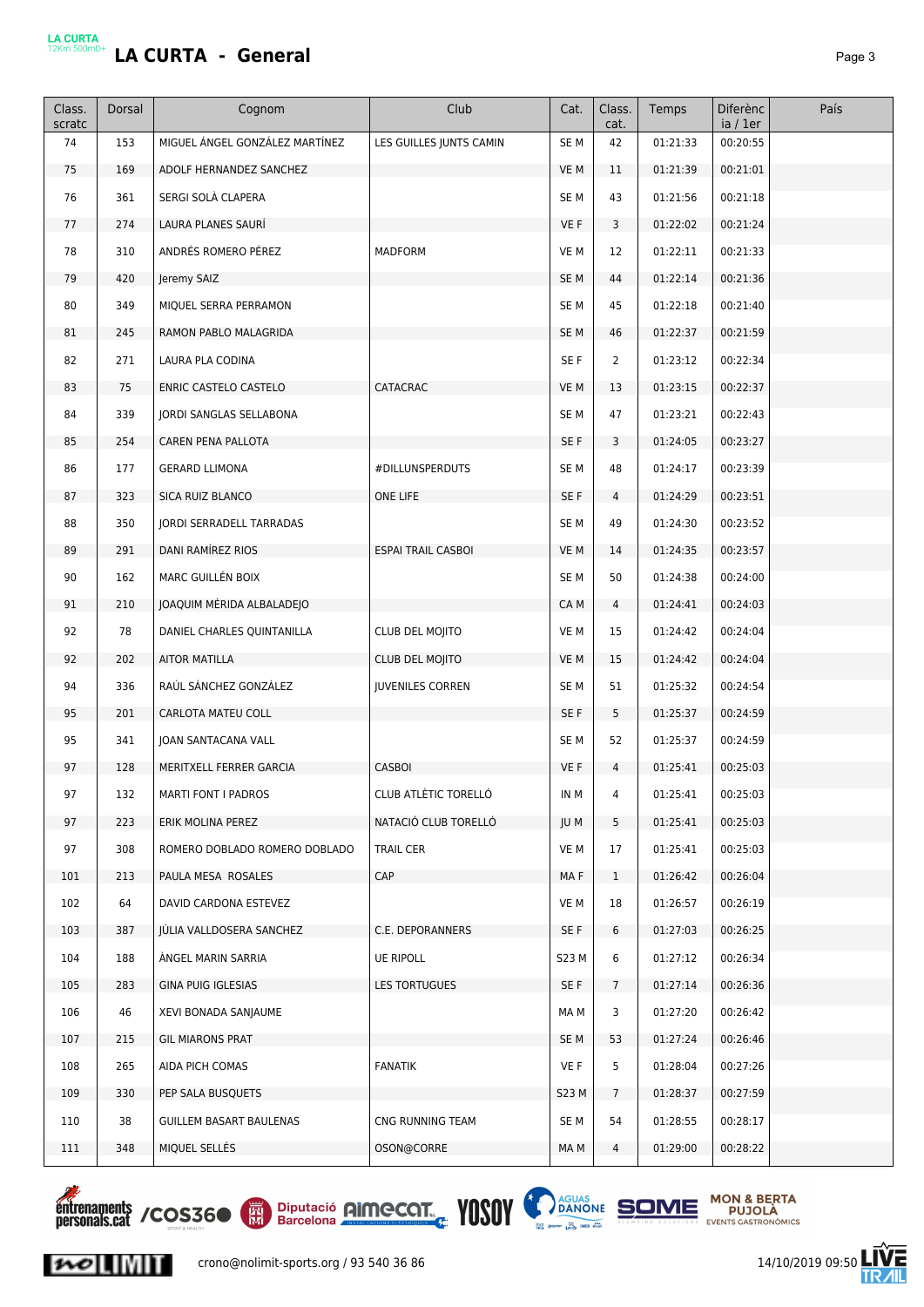# LA CURTA<br>12Km 500mD+</u> **LA CURTA - General Page 4**

| cat.<br>ia / 1er<br>112<br>257<br>MANUEL PEREZ BERZAL<br>LES TORTUGUES<br>MA M<br>5<br>01:29:06<br>00:28:28<br>391<br>113<br>ANNA VALLHONESTA ESPINOSA<br>SE F<br>8<br>01:29:08<br>00:28:30<br>114<br>54<br><b>CET TORELLÓ</b><br>SE F<br>9<br>00:28:33<br>LAURA CAMPENY CARRASCO<br>01:29:11<br>34<br>VE M<br>01:29:12<br>00:28:34<br>115<br>JAVIER BARRANTES GARGALLO<br><b>CLUB DEL MOJITO</b><br>19<br>116<br>379<br>MARIONA UBIÑANA RIPOLL<br>$\overline{2}$<br>CA F<br>01:29:54<br>00:29:16<br>381<br>CLÀUDIA UBIÑANA RIPOLL<br>01:29:55<br>117<br>IN F<br>$\overline{2}$<br>00:29:17<br>118<br>347<br>ALEIX SELLABONA COROMINAS<br>JU M<br>6<br>01:30:22<br>00:29:44<br>211<br>5<br>119<br>GUILLEM MÉRIDA ALBALADEJO<br>IN M<br>01:30:39<br>00:30:01<br>19<br>00:30:19<br>120<br>RAUL AVELLANEDA DE LA CALLE<br>SE <sub>M</sub><br>55<br>01:30:57<br>87<br>121<br><b>GIL COLOM CARBONELL</b><br>S23 M<br>8<br>01:31:26<br>00:30:48<br>122<br>8<br>CNG RUNNING TEAM<br>CARMEN ALONSO RAMOS<br>S23 F<br>1<br>01:31:34<br>00:30:56<br>123<br>212<br>DAVID MÉRIDA MARQUEZ<br>VE M<br>20<br>01:31:35<br>00:30:57<br>AVUI TRANQÜILS<br>SE F<br>01:31:35<br>00:30:57<br>123<br>306<br>MIREIA ROMA COLOMER<br>10<br>125<br>130<br><b>XAVI FONT</b><br><b>TORTUGUES</b><br>MA M<br>6<br>01:31:37<br>00:30:59<br>125<br>353<br><b>VICTOR SERRAT CASAS</b><br>6<br>01:31:37<br>00:30:59<br>MA M<br>324<br>127<br>MAITE RUIZ CALVED<br>SE F<br>11<br>01:32:08<br>00:31:30<br>MARIO GUITIÉRREZ MÉRIDA<br>00:31:33<br>128<br>165<br>SE <sub>M</sub><br>56<br>01:32:11<br>149<br><b>GE RUNNER</b><br>01:32:14<br>00:31:36<br>129<br>MARIANNA GERVAISE<br>SE F<br>12<br>MIQUEL PERELLÓ GELABERT<br>130<br>256<br>XENDENGUETS DES TRAIL<br>VE M<br>21<br>01:32:19<br>00:31:41<br>237<br>JESÚS MUÑIZ SANCHEZ<br>131<br>SE <sub>M</sub><br>57<br>01:32:22<br>00:31:44<br>40<br>VE M<br>132<br>JAUME BENITEZ VALLESPIN<br>22<br>01:33:18<br>00:32:40<br>151<br>133<br><b>JORDI GIMENO GAMAZO</b><br><b>ESPORTIU RIPOLL</b><br>SE <sub>M</sub><br>58<br>01:33:35<br>00:32:57<br>133<br>220<br>BRUNA MIRALPEIX ANGLADA<br>SE F<br>13<br>01:33:35<br>00:32:57<br>384<br>L'ESPORTIU TORELLÓ<br>14<br>135<br>ANNA URBEA I CASTELLS<br>SE F<br>01:33:36<br>00:32:58 |  |
|--------------------------------------------------------------------------------------------------------------------------------------------------------------------------------------------------------------------------------------------------------------------------------------------------------------------------------------------------------------------------------------------------------------------------------------------------------------------------------------------------------------------------------------------------------------------------------------------------------------------------------------------------------------------------------------------------------------------------------------------------------------------------------------------------------------------------------------------------------------------------------------------------------------------------------------------------------------------------------------------------------------------------------------------------------------------------------------------------------------------------------------------------------------------------------------------------------------------------------------------------------------------------------------------------------------------------------------------------------------------------------------------------------------------------------------------------------------------------------------------------------------------------------------------------------------------------------------------------------------------------------------------------------------------------------------------------------------------------------------------------------------------------------------------------------------------------------------------------------------------------------------------------------------------------------------------------------------------------------------------------------------------------------------------------------------------------------------------------------------------------------------------------------------------------------------------------------------------------------------------------|--|
|                                                                                                                                                                                                                                                                                                                                                                                                                                                                                                                                                                                                                                                                                                                                                                                                                                                                                                                                                                                                                                                                                                                                                                                                                                                                                                                                                                                                                                                                                                                                                                                                                                                                                                                                                                                                                                                                                                                                                                                                                                                                                                                                                                                                                                                  |  |
|                                                                                                                                                                                                                                                                                                                                                                                                                                                                                                                                                                                                                                                                                                                                                                                                                                                                                                                                                                                                                                                                                                                                                                                                                                                                                                                                                                                                                                                                                                                                                                                                                                                                                                                                                                                                                                                                                                                                                                                                                                                                                                                                                                                                                                                  |  |
|                                                                                                                                                                                                                                                                                                                                                                                                                                                                                                                                                                                                                                                                                                                                                                                                                                                                                                                                                                                                                                                                                                                                                                                                                                                                                                                                                                                                                                                                                                                                                                                                                                                                                                                                                                                                                                                                                                                                                                                                                                                                                                                                                                                                                                                  |  |
|                                                                                                                                                                                                                                                                                                                                                                                                                                                                                                                                                                                                                                                                                                                                                                                                                                                                                                                                                                                                                                                                                                                                                                                                                                                                                                                                                                                                                                                                                                                                                                                                                                                                                                                                                                                                                                                                                                                                                                                                                                                                                                                                                                                                                                                  |  |
|                                                                                                                                                                                                                                                                                                                                                                                                                                                                                                                                                                                                                                                                                                                                                                                                                                                                                                                                                                                                                                                                                                                                                                                                                                                                                                                                                                                                                                                                                                                                                                                                                                                                                                                                                                                                                                                                                                                                                                                                                                                                                                                                                                                                                                                  |  |
|                                                                                                                                                                                                                                                                                                                                                                                                                                                                                                                                                                                                                                                                                                                                                                                                                                                                                                                                                                                                                                                                                                                                                                                                                                                                                                                                                                                                                                                                                                                                                                                                                                                                                                                                                                                                                                                                                                                                                                                                                                                                                                                                                                                                                                                  |  |
|                                                                                                                                                                                                                                                                                                                                                                                                                                                                                                                                                                                                                                                                                                                                                                                                                                                                                                                                                                                                                                                                                                                                                                                                                                                                                                                                                                                                                                                                                                                                                                                                                                                                                                                                                                                                                                                                                                                                                                                                                                                                                                                                                                                                                                                  |  |
|                                                                                                                                                                                                                                                                                                                                                                                                                                                                                                                                                                                                                                                                                                                                                                                                                                                                                                                                                                                                                                                                                                                                                                                                                                                                                                                                                                                                                                                                                                                                                                                                                                                                                                                                                                                                                                                                                                                                                                                                                                                                                                                                                                                                                                                  |  |
|                                                                                                                                                                                                                                                                                                                                                                                                                                                                                                                                                                                                                                                                                                                                                                                                                                                                                                                                                                                                                                                                                                                                                                                                                                                                                                                                                                                                                                                                                                                                                                                                                                                                                                                                                                                                                                                                                                                                                                                                                                                                                                                                                                                                                                                  |  |
|                                                                                                                                                                                                                                                                                                                                                                                                                                                                                                                                                                                                                                                                                                                                                                                                                                                                                                                                                                                                                                                                                                                                                                                                                                                                                                                                                                                                                                                                                                                                                                                                                                                                                                                                                                                                                                                                                                                                                                                                                                                                                                                                                                                                                                                  |  |
|                                                                                                                                                                                                                                                                                                                                                                                                                                                                                                                                                                                                                                                                                                                                                                                                                                                                                                                                                                                                                                                                                                                                                                                                                                                                                                                                                                                                                                                                                                                                                                                                                                                                                                                                                                                                                                                                                                                                                                                                                                                                                                                                                                                                                                                  |  |
|                                                                                                                                                                                                                                                                                                                                                                                                                                                                                                                                                                                                                                                                                                                                                                                                                                                                                                                                                                                                                                                                                                                                                                                                                                                                                                                                                                                                                                                                                                                                                                                                                                                                                                                                                                                                                                                                                                                                                                                                                                                                                                                                                                                                                                                  |  |
|                                                                                                                                                                                                                                                                                                                                                                                                                                                                                                                                                                                                                                                                                                                                                                                                                                                                                                                                                                                                                                                                                                                                                                                                                                                                                                                                                                                                                                                                                                                                                                                                                                                                                                                                                                                                                                                                                                                                                                                                                                                                                                                                                                                                                                                  |  |
|                                                                                                                                                                                                                                                                                                                                                                                                                                                                                                                                                                                                                                                                                                                                                                                                                                                                                                                                                                                                                                                                                                                                                                                                                                                                                                                                                                                                                                                                                                                                                                                                                                                                                                                                                                                                                                                                                                                                                                                                                                                                                                                                                                                                                                                  |  |
|                                                                                                                                                                                                                                                                                                                                                                                                                                                                                                                                                                                                                                                                                                                                                                                                                                                                                                                                                                                                                                                                                                                                                                                                                                                                                                                                                                                                                                                                                                                                                                                                                                                                                                                                                                                                                                                                                                                                                                                                                                                                                                                                                                                                                                                  |  |
|                                                                                                                                                                                                                                                                                                                                                                                                                                                                                                                                                                                                                                                                                                                                                                                                                                                                                                                                                                                                                                                                                                                                                                                                                                                                                                                                                                                                                                                                                                                                                                                                                                                                                                                                                                                                                                                                                                                                                                                                                                                                                                                                                                                                                                                  |  |
|                                                                                                                                                                                                                                                                                                                                                                                                                                                                                                                                                                                                                                                                                                                                                                                                                                                                                                                                                                                                                                                                                                                                                                                                                                                                                                                                                                                                                                                                                                                                                                                                                                                                                                                                                                                                                                                                                                                                                                                                                                                                                                                                                                                                                                                  |  |
|                                                                                                                                                                                                                                                                                                                                                                                                                                                                                                                                                                                                                                                                                                                                                                                                                                                                                                                                                                                                                                                                                                                                                                                                                                                                                                                                                                                                                                                                                                                                                                                                                                                                                                                                                                                                                                                                                                                                                                                                                                                                                                                                                                                                                                                  |  |
|                                                                                                                                                                                                                                                                                                                                                                                                                                                                                                                                                                                                                                                                                                                                                                                                                                                                                                                                                                                                                                                                                                                                                                                                                                                                                                                                                                                                                                                                                                                                                                                                                                                                                                                                                                                                                                                                                                                                                                                                                                                                                                                                                                                                                                                  |  |
|                                                                                                                                                                                                                                                                                                                                                                                                                                                                                                                                                                                                                                                                                                                                                                                                                                                                                                                                                                                                                                                                                                                                                                                                                                                                                                                                                                                                                                                                                                                                                                                                                                                                                                                                                                                                                                                                                                                                                                                                                                                                                                                                                                                                                                                  |  |
|                                                                                                                                                                                                                                                                                                                                                                                                                                                                                                                                                                                                                                                                                                                                                                                                                                                                                                                                                                                                                                                                                                                                                                                                                                                                                                                                                                                                                                                                                                                                                                                                                                                                                                                                                                                                                                                                                                                                                                                                                                                                                                                                                                                                                                                  |  |
|                                                                                                                                                                                                                                                                                                                                                                                                                                                                                                                                                                                                                                                                                                                                                                                                                                                                                                                                                                                                                                                                                                                                                                                                                                                                                                                                                                                                                                                                                                                                                                                                                                                                                                                                                                                                                                                                                                                                                                                                                                                                                                                                                                                                                                                  |  |
|                                                                                                                                                                                                                                                                                                                                                                                                                                                                                                                                                                                                                                                                                                                                                                                                                                                                                                                                                                                                                                                                                                                                                                                                                                                                                                                                                                                                                                                                                                                                                                                                                                                                                                                                                                                                                                                                                                                                                                                                                                                                                                                                                                                                                                                  |  |
|                                                                                                                                                                                                                                                                                                                                                                                                                                                                                                                                                                                                                                                                                                                                                                                                                                                                                                                                                                                                                                                                                                                                                                                                                                                                                                                                                                                                                                                                                                                                                                                                                                                                                                                                                                                                                                                                                                                                                                                                                                                                                                                                                                                                                                                  |  |
| 136<br>236<br>SANDRA MUNTMANY LIZON<br>SE F<br>15<br>01:33:53<br>00:33:15                                                                                                                                                                                                                                                                                                                                                                                                                                                                                                                                                                                                                                                                                                                                                                                                                                                                                                                                                                                                                                                                                                                                                                                                                                                                                                                                                                                                                                                                                                                                                                                                                                                                                                                                                                                                                                                                                                                                                                                                                                                                                                                                                                        |  |
| 137<br>XAVI FERNÁNDEZ FERNÁNDEZ<br>122<br>A RUN DE TERRA<br>VE M<br>23<br>01:33:58<br>00:33:20                                                                                                                                                                                                                                                                                                                                                                                                                                                                                                                                                                                                                                                                                                                                                                                                                                                                                                                                                                                                                                                                                                                                                                                                                                                                                                                                                                                                                                                                                                                                                                                                                                                                                                                                                                                                                                                                                                                                                                                                                                                                                                                                                   |  |
| 138<br>98<br>VE F<br>ESTHER COT PALANCA<br>A RUN DE TERRA<br>6<br>01:33:59<br>00:33:21                                                                                                                                                                                                                                                                                                                                                                                                                                                                                                                                                                                                                                                                                                                                                                                                                                                                                                                                                                                                                                                                                                                                                                                                                                                                                                                                                                                                                                                                                                                                                                                                                                                                                                                                                                                                                                                                                                                                                                                                                                                                                                                                                           |  |
| 139<br>148<br>JORDI GENEVAT RIBAS<br>LES TORTUGUES<br>8<br>01:34:13<br>00:33:35<br>MA M                                                                                                                                                                                                                                                                                                                                                                                                                                                                                                                                                                                                                                                                                                                                                                                                                                                                                                                                                                                                                                                                                                                                                                                                                                                                                                                                                                                                                                                                                                                                                                                                                                                                                                                                                                                                                                                                                                                                                                                                                                                                                                                                                          |  |
| ORIOL MASNOU RUBIÓ<br>139<br>198<br>SE M<br>59<br>01:34:13<br>00:33:35                                                                                                                                                                                                                                                                                                                                                                                                                                                                                                                                                                                                                                                                                                                                                                                                                                                                                                                                                                                                                                                                                                                                                                                                                                                                                                                                                                                                                                                                                                                                                                                                                                                                                                                                                                                                                                                                                                                                                                                                                                                                                                                                                                           |  |
| ELOI COHÍ GOMAR<br>141<br>86<br>SE <sub>M</sub><br>60<br>01:34:14<br>00:33:36                                                                                                                                                                                                                                                                                                                                                                                                                                                                                                                                                                                                                                                                                                                                                                                                                                                                                                                                                                                                                                                                                                                                                                                                                                                                                                                                                                                                                                                                                                                                                                                                                                                                                                                                                                                                                                                                                                                                                                                                                                                                                                                                                                    |  |
| 142<br>317<br>ROGER ROURA BALSERA<br>S23 M<br>9<br>01:34:17<br>00:33:39                                                                                                                                                                                                                                                                                                                                                                                                                                                                                                                                                                                                                                                                                                                                                                                                                                                                                                                                                                                                                                                                                                                                                                                                                                                                                                                                                                                                                                                                                                                                                                                                                                                                                                                                                                                                                                                                                                                                                                                                                                                                                                                                                                          |  |
| CACR<br>143<br>252<br>SE <sub>M</sub><br>01:34:24<br>00:33:46<br>EDUARD PAYAN SERRA<br>61                                                                                                                                                                                                                                                                                                                                                                                                                                                                                                                                                                                                                                                                                                                                                                                                                                                                                                                                                                                                                                                                                                                                                                                                                                                                                                                                                                                                                                                                                                                                                                                                                                                                                                                                                                                                                                                                                                                                                                                                                                                                                                                                                        |  |
| 144<br>278<br>SE F<br>MONTSERRAT PRATSEVALL BOSCH<br>16<br>01:34:41<br>00:34:03                                                                                                                                                                                                                                                                                                                                                                                                                                                                                                                                                                                                                                                                                                                                                                                                                                                                                                                                                                                                                                                                                                                                                                                                                                                                                                                                                                                                                                                                                                                                                                                                                                                                                                                                                                                                                                                                                                                                                                                                                                                                                                                                                                  |  |
| 81<br>145<br>FERRAN CLOSAS MESTRE<br>CA LES TORTUGUES<br>MA M<br>9<br>01:34:42<br>00:34:04                                                                                                                                                                                                                                                                                                                                                                                                                                                                                                                                                                                                                                                                                                                                                                                                                                                                                                                                                                                                                                                                                                                                                                                                                                                                                                                                                                                                                                                                                                                                                                                                                                                                                                                                                                                                                                                                                                                                                                                                                                                                                                                                                       |  |
| 146<br>112<br>SE M<br>00:34:06<br>SERGI ESTRANY TUXANS<br>62<br>01:34:44                                                                                                                                                                                                                                                                                                                                                                                                                                                                                                                                                                                                                                                                                                                                                                                                                                                                                                                                                                                                                                                                                                                                                                                                                                                                                                                                                                                                                                                                                                                                                                                                                                                                                                                                                                                                                                                                                                                                                                                                                                                                                                                                                                         |  |
| 147<br>322<br>LAIA RUBIO GORDILLO<br>JU F<br>$\mathbf{1}$<br>01:34:47<br>00:34:09                                                                                                                                                                                                                                                                                                                                                                                                                                                                                                                                                                                                                                                                                                                                                                                                                                                                                                                                                                                                                                                                                                                                                                                                                                                                                                                                                                                                                                                                                                                                                                                                                                                                                                                                                                                                                                                                                                                                                                                                                                                                                                                                                                |  |
| 148<br>204<br>MARY MEJIA CARRILLO<br>SENSACIONES TEAM<br>MA F<br>$\overline{2}$<br>01:35:10<br>00:34:32                                                                                                                                                                                                                                                                                                                                                                                                                                                                                                                                                                                                                                                                                                                                                                                                                                                                                                                                                                                                                                                                                                                                                                                                                                                                                                                                                                                                                                                                                                                                                                                                                                                                                                                                                                                                                                                                                                                                                                                                                                                                                                                                          |  |
| 149<br>26<br>FRANCESC BALAGUÉ<br>VE M<br>24<br>01:35:16<br>00:34:38                                                                                                                                                                                                                                                                                                                                                                                                                                                                                                                                                                                                                                                                                                                                                                                                                                                                                                                                                                                                                                                                                                                                                                                                                                                                                                                                                                                                                                                                                                                                                                                                                                                                                                                                                                                                                                                                                                                                                                                                                                                                                                                                                                              |  |



 $|{\boldsymbol{\mathcal{W}}}|$ 





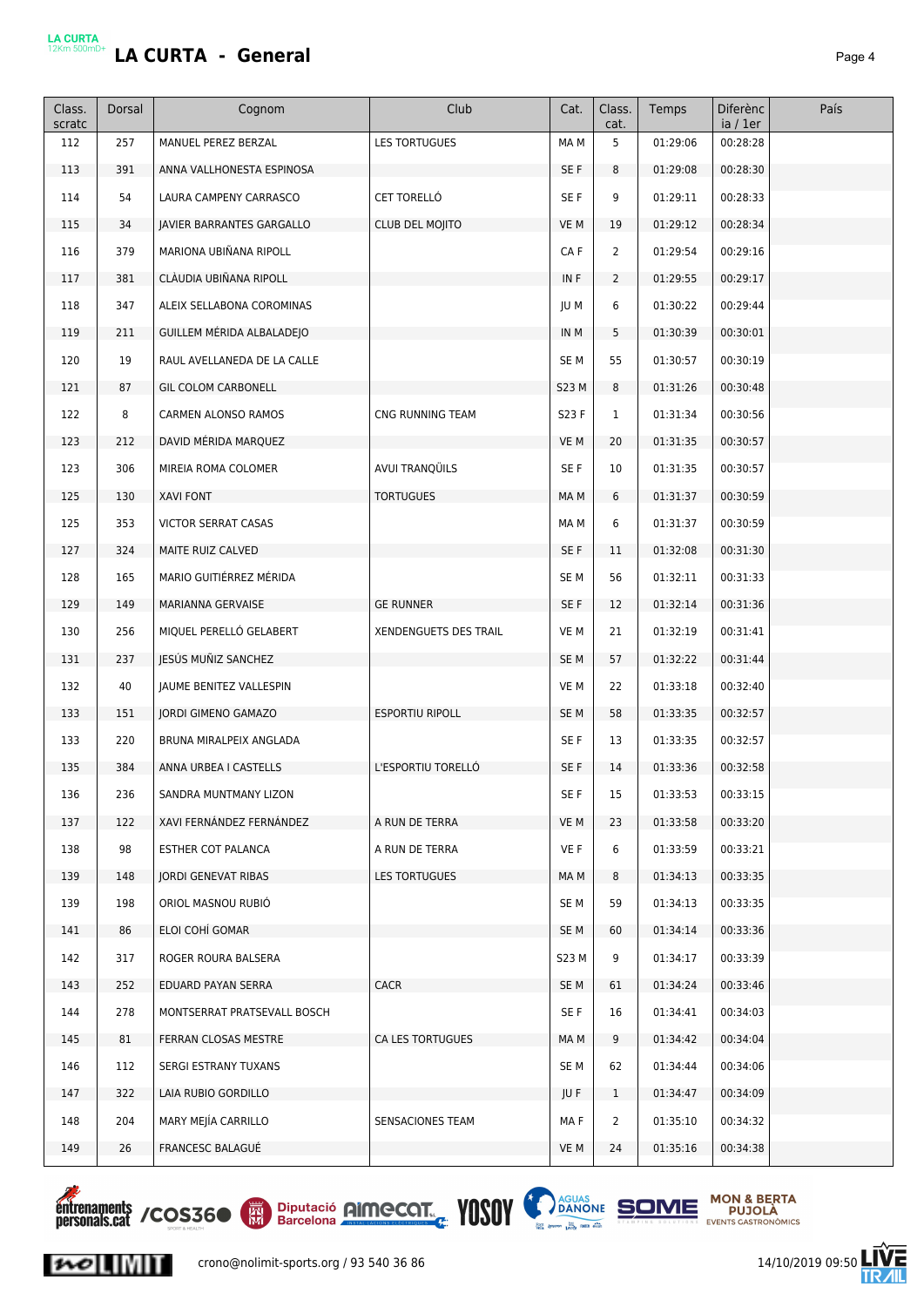# LA CURTA<br>12Km 500mD+</u> **LA CURTA - General Page 5**

| Class.<br>scratc | Dorsal | Cognom                     | Club                    | Cat.            | Class.<br>cat. | Temps    | Diferènc<br>ia / 1er | País |
|------------------|--------|----------------------------|-------------------------|-----------------|----------------|----------|----------------------|------|
| 150              | 225    | SALVADOR MONJO BOTELLA     |                         | VE M            | 25             | 01:35:21 | 00:34:43             |      |
| 151              | 192    | ASUN MARTIN MUÑOZ          | CE FONDISTES LA LLAGOST | MA F            | 3              | 01:35:27 | 00:34:49             |      |
| 152              | 136    | DANI FREIXAS ROVIRA        | <b>DE 7 A 9</b>         | SE <sub>M</sub> | 63             | 01:35:39 | 00:35:01             |      |
| 153              | 152    | MAR GOMEZ CAÑIZARES        | A.A.TONA                | VE F            | $7^{\circ}$    | 01:35:41 | 00:35:03             |      |
| 153              | 233    | SUSSANA MORENO PRADOS      | <b>FANATIK</b>          | VE F            | $\overline{7}$ | 01:35:41 | 00:35:03             |      |
| 155              | 307    | XAVIER ROMA VERGÉS         |                         | MA M            | 10             | 01:35:57 | 00:35:19             |      |
| 156              | 328    | OSCAR SAEZ ALBA            | KARAKOLILLO'S TEAM      | MA M            | 11             | 01:36:21 | 00:35:43             |      |
| 157              | 3      | ELISABETH AGUILERA LORENZO |                         | SE F            | 17             | 01:36:29 | 00:35:51             |      |
| 158              | 364    | MARC SOLANICH FAJA         | <b>CACR</b>             | SE <sub>M</sub> | 64             | 01:36:58 | 00:36:20             |      |
| 159              | 354    | MARTA SERRAT OLIVERAS      |                         | SE F            | 18             | 01:37:04 | 00:36:26             |      |
| 160              | 83     | MARIONA CODINA PANEDAS     |                         | S23 F           | $\overline{2}$ | 01:37:06 | 00:36:28             |      |
| 161              | 65     | XAVIER CARMONA BORRAS      | CE DEPORUNNERS          | VE M            | 26             | 01:37:33 | 00:36:55             |      |
| 161              | 147    | ANDREA GAZOLI SIQUIERA     |                         | SE F            | 19             | 01:37:33 | 00:36:55             |      |
| 163              | 296    | MONTSERRAT REINA GARCIA    | FONDISTES LA LLAGOSTA   | VE F            | 9              | 01:37:38 | 00:37:00             |      |
| 164              | 298    | MARTA RIBÉ MANZANERA       | C.E. DEPORUNNERS        | SE F            | 20             | 01:37:52 | 00:37:14             |      |
| 165              | 71     | MONTSE CASALI              | <b>FANATIK</b>          | MA F            | $\overline{4}$ | 01:37:57 | 00:37:19             |      |
| 166              | 214    | GÁBOR MÉSZÁROS             | LLIURE                  | VE M            | 27             | 01:38:10 | 00:37:32             |      |
| 167              | 15     | ALBA ARMENGOL CASALI       | CLUB ATLÈTIC TORELLÓ    | CA F            | 3              | 01:38:14 | 00:37:36             |      |
| 168              | 372    | AGUSTIN TELLO GARCIA       | <b>JAVICHI TEAM</b>     | MA M            | 12             | 01:38:25 | 00:37:47             |      |
| 169              | 386    | JOSEP VALLDOSERA CORAL     | C.E. DEPORANNERS        | MA M            | 13             | 01:39:19 | 00:38:41             |      |
| 170              | 60     | ANNA CANO RIFÀ             |                         | SE F            | 21             | 01:39:38 | 00:39:00             |      |
| 170              | 314    | MIRIAM ROSELL CANUDAS      |                         | SE F            | 21             | 01:39:38 | 00:39:00             |      |
| 172              | 5      | SÍLVIA AIXALÀ SOROLLA      | THE GREC@S              | VE F            | 10             | 01:40:12 | 00:39:34             |      |
| 173              | 285    | DAMIÀ PUJALS SERRATOSA     |                         | IN M            | 6              | 01:40:14 | 00:39:36             |      |
| 174              | 388    | MARC VALLEJO PALLARES      |                         | SE M            | 65             | 01:40:24 | 00:39:46             |      |
| 175              | 61     | MARTA CANTALLOPS PONS      | PIRI                    | SE F            | 23             | 01:40:26 | 00:39:48             |      |
| 175              | 126    | CRISTINA FERNÁNDEZ REYES   | PIRI                    | SE F            | 23             | 01:40:26 | 00:39:48             |      |
| 177              | 295    | ROGER RANEA VILA           | <b>BISAURA XTREM</b>    | IN M            | 7 <sup>7</sup> | 01:40:27 | 00:39:49             |      |
| 178              | 189    | ANNA MÁRMOL RODRIGUEZ      | PUBILLES DE CUIXA FORTA | SE F            | 25             | 01:40:40 | 00:40:02             |      |
| 179              | 205    | NICOLAU MENDEZ GARCIA      | <b>ESPORTIU RIPOLL</b>  | MA M            | 14             | 01:40:50 | 00:40:12             |      |
| 180              | 51     | JANA BRAGULAT SANTIGOSA    |                         | IN F            | 3              | 01:41:56 | 00:41:18             |      |
| 181              | 155    | IKER GONZALEZ TORRES       | <b>BISAURA XT</b>       | IN M            | 8              | 01:41:57 | 00:41:19             |      |
| 182              | 109    | DAVID ESPADALER LÓPEZ      |                         | SE M            | 66             | 01:42:09 | 00:41:31             |      |
| 183              | 123    | LLUIS FERNANDEZ GARCIA     |                         | MA M            | 15             | 01:42:10 | 00:41:32             |      |
| 184              | 24     | TÀNIA BACHS ARROYO         |                         | SE F            | 26             | 01:42:16 | 00:41:38             |      |
| 185              | 11     | <b>CHRISTINE APPEL</b>     | PIRI                    | MA F            | 5              | 01:42:34 | 00:41:56             |      |
| 186              | 247    | CONCHI PADILLA GARRIDO     | TRAIL MONTPEDROS        | VE F            | 11             | 01:42:53 | 00:42:15             |      |
| 186              | 261    | EVA PÉREZ OLMO             | TRAIL MONTPEDROS        | VE F            | 11             | 01:42:53 | 00:42:15             |      |



 $|{\boldsymbol{\mathcal{W}}}|$ 





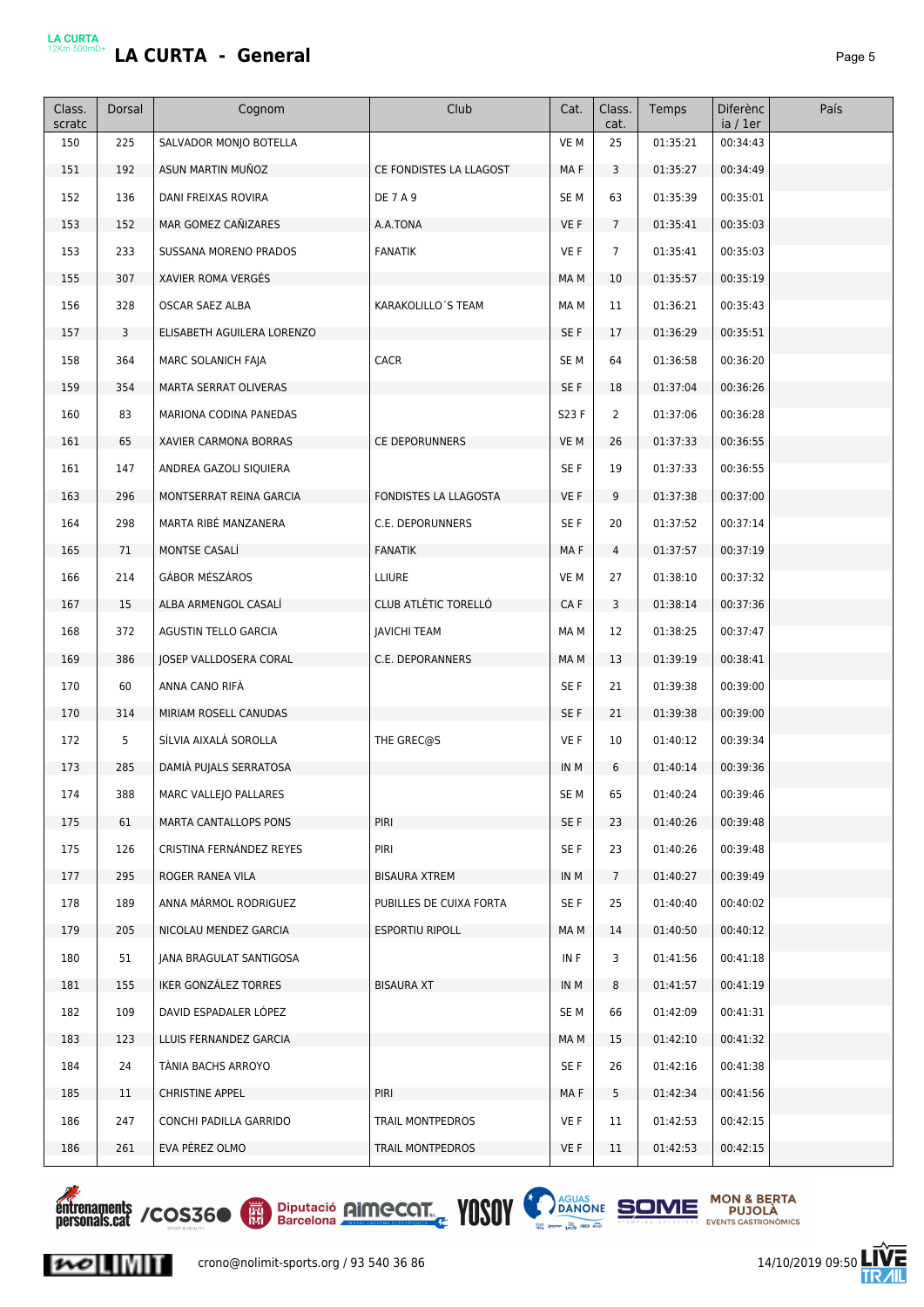|--|--|

| Class.<br>scratc | Dorsal          | Cognom                         | Club                 | Cat.            | Class.<br>cat. | Temps    | <b>Diferènc</b><br>ia / 1er | País |
|------------------|-----------------|--------------------------------|----------------------|-----------------|----------------|----------|-----------------------------|------|
| 188              | 253             | JORDI PELAY GUINJOAN           | CNG RUNNING TEAM     | VE M            | 28             | 01:43:06 | 00:42:28                    |      |
| 189              | 73              | RAQUEL CASTANY VILAREGUT       | <b>FANATIK</b>       | VE F            | 13             | 01:43:08 | 00:42:30                    |      |
| 190              | 23              | SARA BACHS ARROYO              |                      | SE F            | 27             | 01:43:14 | 00:42:36                    |      |
| 190              | 390             | MANEL VALLÈS ALBORNÀ           |                      | VE M            | 29             | 01:43:14 | 00:42:36                    |      |
| 192              | $7\overline{ }$ | <b>GEORGINA ALBERCH FREIXA</b> |                      | SE F            | 28             | 01:43:26 | 00:42:48                    |      |
| 193              | 39              | <b>GERARD BAULENAS IBORRA</b>  |                      | SE <sub>M</sub> | 67             | 01:43:27 | 00:42:49                    |      |
| 193              | 137             | ADRIÀ FUNOLL CAPDEVILA         |                      | SE <sub>M</sub> | 67             | 01:43:27 | 00:42:49                    |      |
| 193              | 292             | JAUME RAMISA ALIGUÉ            |                      | SE <sub>M</sub> | 67             | 01:43:27 | 00:42:49                    |      |
| 193              | 366             | ÉRICA SOLER CASANOVA           |                      | SE F            | 29             | 01:43:27 | 00:42:49                    |      |
| 197              | 369             | CARLES SORTS CARRERAS          |                      | VE M            | 30             | 01:43:42 | 00:43:04                    |      |
| 198              | 183             | DANIEL LOPEZ MERA              | <b>LES TORTUGUES</b> | SE <sub>M</sub> | 70             | 01:44:03 | 00:43:25                    |      |
| 199              | 275             | <b>DAVID POLIDURA</b>          | GONZALEZ             | VE M            | 31             | 01:45:00 | 00:44:22                    |      |
| 200              | 325             | CLARA SABADELL ARMENGOL        |                      | S23 F           | 3              | 01:45:39 | 00:45:01                    |      |
| 201              | 218             | RAÚL MIRA DIAZ                 | CLUB ATLÈTIC TORELLÓ | SE <sub>M</sub> | 71             | 01:45:47 | 00:45:09                    |      |
| 202              | 405             | CRISTINA VIÑAS BASAGAÑA        |                      | S23 F           | 4              | 01:45:56 | 00:45:18                    |      |
| 203              | 21              | DANI AYALA                     | CLUB DEL MOJITO      | VE M            | 32             | 01:45:58 | 00:45:20                    |      |
| 204              | 394             | LALI VERGÉS CANADELL           | SHAIES TEAM          | SE F            | 30             | 01:46:02 | 00:45:24                    |      |
| 205              | 316             | CARME ROSELLÓ VIDAL            | SENSACIONS UVEX TEAM | MAF             | 6              | 01:46:14 | 00:45:36                    |      |
| 206              | 107             | SANDRA DOBLAS RIVERA           |                      | VE F            | 14             | 01:46:21 | 00:45:43                    |      |
| 206              | 159             | CLAUDIA GRAU SERRA             |                      | SE F            | 31             | 01:46:21 | 00:45:43                    |      |
| 208              | 72              | ESTER CASTANY ARNAU            |                      | SE F            | 32             | 01:46:31 | 00:45:53                    |      |
| 208              | 355             | EVA SERRATOSA SOLÀ             |                      | VE F            | 15             | 01:46:31 | 00:45:53                    |      |
| 210              | 393             | HELENA VERDAGUER               |                      | SE F            | 33             | 01:46:48 | 00:46:10                    |      |
| 211              | 319             | ANNA ROURA SALVANS             |                      | SE F            | 34             | 01:46:56 | 00:46:18                    |      |
| 212              | 277             | ROGER PRAT AMILLS              |                      | SE <sub>M</sub> | 72             | 01:47:08 | 00:46:30                    |      |
| 213              | 111             | SANDRA ESTEBAN PALAU           |                      | VE F            | 16             | 01:47:54 | 00:47:16                    |      |
| 214              | 144             | PAU GARCIA ROVIRA              |                      | JU M            | $\overline{7}$ | 01:48:17 | 00:47:39                    |      |
| 215              | 280             | CARLOTA PROVINS I PUJOLRIU     |                      | JU F            | $\overline{2}$ | 01:48:21 | 00:47:43                    |      |
| 215              | 282             | ANGELA PROVINS I PUJOLRIU      |                      | JU F            | $\overline{2}$ | 01:48:21 | 00:47:43                    |      |
| 217              | 287             | MIREIA QUERO RODRIGUEZ         |                      | S23 F           | 5              | 01:48:22 | 00:47:44                    |      |
| 218              | 90              | <b>JUDIT COMA VILARRASA</b>    | SHAIES TEAM          | SE F            | 35             | 01:48:38 | 00:48:00                    |      |
| 218              | 100             | BERTA CUEVAS RIFA              | SHAIESTEAM           | SE F            | 35             | 01:48:38 | 00:48:00                    |      |
| 220              | 17              | IVAN ASTUDILLO RICART          | <b>GRU TEAM</b>      | VE M            | 33             | 01:49:04 | 00:48:26                    |      |
| 220              | 251             | PEDRO PATERNA MARTINEZ         | <b>GRU TEAM</b>      | VE M            | 33             | 01:49:04 | 00:48:26                    |      |
| 220              | 410             | ANTONIO JAVIER ZORNOZA MORENO  | <b>GRU TEAM</b>      | SE <sub>M</sub> | 73             | 01:49:04 | 00:48:26                    |      |
| 223              | 293             | ERIKA RAMSEY                   |                      | SE F            | 37             | 01:49:09 | 00:48:31                    |      |
| 224              | 52              | MIREIA BRU RIGAL               | C.A. LES TORTUGUES   | MA F            | $\overline{7}$ | 01:49:17 | 00:48:39                    |      |
| 224              | 158             | LAIA GRAU COMPANY              |                      | SE F            | 38             | 01:49:17 | 00:48:39                    |      |





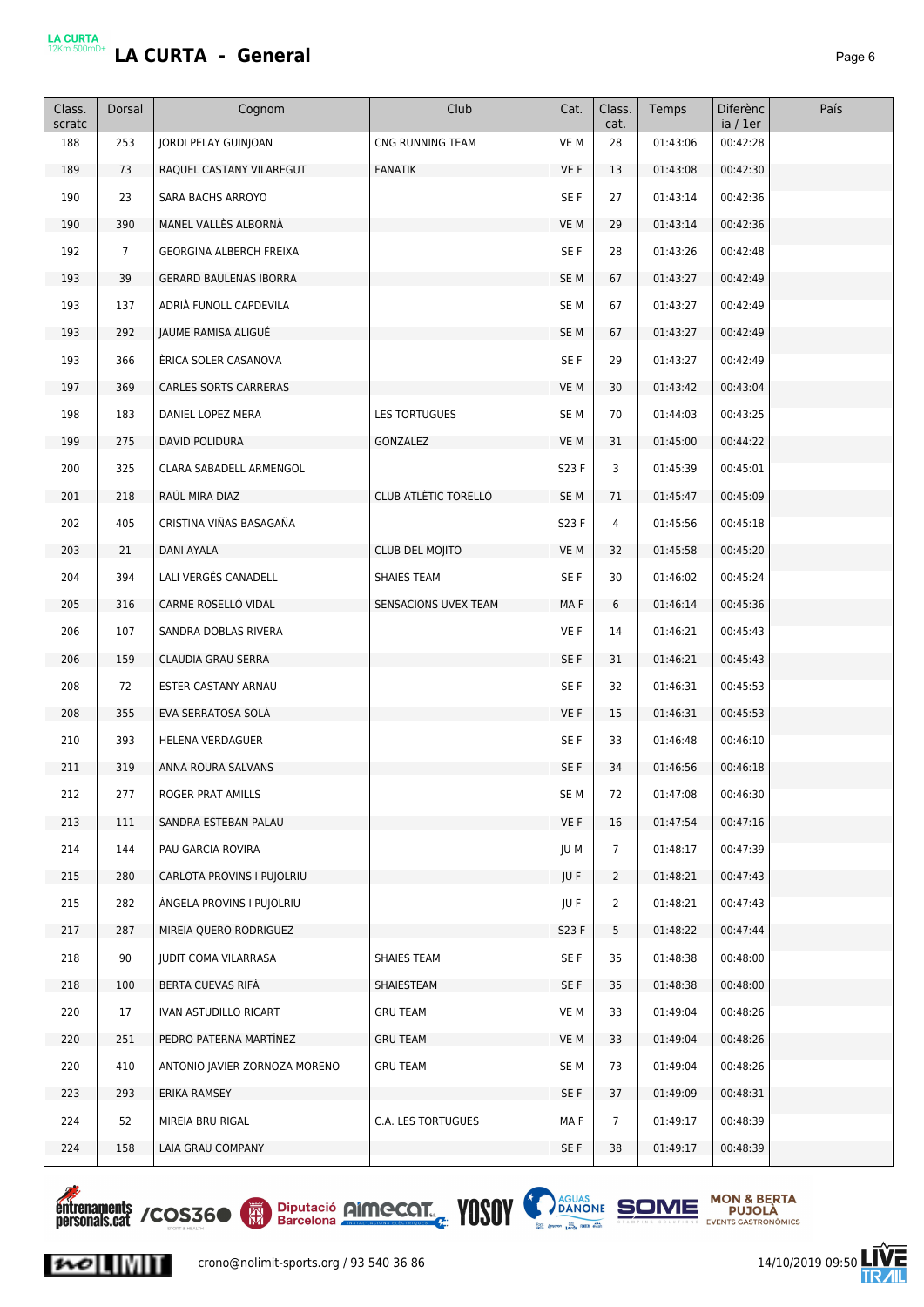# LA CURTA<br><sup>12Km 500mD+</sup> **LA CURTA - General** *Page 7*

| Class.<br>scratc | Dorsal | Cognom                        | Club                   | Cat.            | Class.<br>cat. | Temps    | Diferènc<br>ia / 1er | País |
|------------------|--------|-------------------------------|------------------------|-----------------|----------------|----------|----------------------|------|
| 226              | 175    | EVA JIMENEZ MATA              |                        | VE F            | 17             | 01:49:41 | 00:49:03             |      |
| 227              | 377    | PERE TORRAS VIVET             | PENYA RUNNERS ESPANYOL | MA M            | 16             | 01:49:46 | 00:49:08             |      |
| 228              | 232    | JAVIER MORENO ARJONA          |                        | SE <sub>M</sub> | 74             | 01:50:32 | 00:49:54             |      |
| 229              | 114    | OLGA FARRÉ COBO               |                        | VE F            | 18             | 01:50:39 | 00:50:01             |      |
| 230              | 259    | <b>JOSE PEREZ BOTE</b>        | <b>LES TORTUGAS</b>    | MA M            | 17             | 01:50:41 | 00:50:03             |      |
| 231              | 125    | VICENTE FERNANDEZ PINEDA      | SENSASIONS - UVEX TEAM | MA M            | 18             | 01:51:15 | 00:50:37             |      |
| 232              | 266    | MARIANA PINO ORTEGA           |                        | SE F            | 39             | 01:51:19 | 00:50:41             |      |
| 233              | 163    | CARLES GUITART CARDONA        |                        | VE M            | 35             | 01:51:22 | 00:50:44             |      |
| 234              | 76     | JUDIT CATALÀ ALTÉS            | <b>CACR</b>            | S23 F           | 6              | 01:51:49 | 00:51:11             |      |
| 234              | 331    | ANNA SALARICH GIRABENT        |                        | SE F            | 40             | 01:51:49 | 00:51:11             |      |
| 234              | 412    | Mar CASACUBERTA CASALS        |                        | S23 F           | 6              | 01:51:49 | 00:51:11             |      |
| 237              | 82     | VICTOR CODERCH LASSALETTA     | A RUN DE TERRA         | MA M            | 19             | 01:52:51 | 00:52:13             |      |
| 237              | 382    | RAQUEL UNZUETA                | A RUN DE TERRA         | VE F            | 19             | 01:52:51 | 00:52:13             |      |
| 239              | 127    | <b>NURIA FERRER BOSCH</b>     |                        | SE F            | 41             | 01:52:54 | 00:52:16             |      |
| 240              | 358    | MARTA SIMON RICART            | <b>GRU TEAM</b>        | VE F            | 20             | 01:53:06 | 00:52:28             |      |
| 241              | 118    | SILVIA FERMIN RUIZ            | <b>RUNNIG VIGIA</b>    | VE F            | 21             | 01:53:07 | 00:52:29             |      |
| 241              | 119    | Mª CARMEN FERMIN RUIZ         | <b>RUNNIG VIGIA</b>    | VE F            | 21             | 01:53:07 | 00:52:29             |      |
| 241              | 357    | PERE SIMON RICART             | <b>GRUTEAM</b>         | VE M            | 36             | 01:53:07 | 00:52:29             |      |
| 244              | 190    | GEORGINA MARTÍ ARIAS          | El Piri                | SE F            | 42             | 01:53:21 | 00:52:43             |      |
| 245              | 29     | CONXI BALVI ELIAS             | LES NENES TRAIL        | VE F            | 23             | 01:53:37 | 00:52:59             |      |
| 246              | 170    | RAQUEL HERREROS PUIG          |                        | SE F            | 43             | 01:53:46 | 00:53:08             |      |
| 246              | 273    | GEMMA PLADEOLIVA PÉREZ        |                        | SE F            | 43             | 01:53:46 | 00:53:08             |      |
| 248              | 363    | JORDI SOLÀ ROTA               |                        | SE M            | 75             | 01:53:47 | 00:53:09             |      |
| 249              | 79     | <b>MARTA CID PRAT</b>         | <b>FANATIK</b>         | VE F            | 24             | 01:54:04 | 00:53:26             |      |
| 250              | 294    | MIQUEL RANEA ARROYO           | CE BISAURA             | VE M            | 37             | 01:55:50 | 00:55:12             |      |
| 251              | 191    | MARIA DOLORS MARTIN FERNANDEZ |                        | MAF             | 8              | 01:55:55 | 00:55:17             |      |
| 252              | 116    | MARTA FARRE SITJA             |                        | SE F            | 45             | 01:56:26 | 00:55:48             |      |
| 253              | 58     | <b>GEMMA CAMPS SURINACH</b>   | SHAIES TEAM            | SE F            | 46             | 01:56:42 | 00:56:04             |      |
| 253              | 267    | LAIA PINYOL MORENO            | <b>SHAIES TEAM</b>     | SE F            | 46             | 01:56:42 | 00:56:04             |      |
| 255              | 195    | SANDRA MARTINEZ MARTINEZ      |                        | VE F            | 25             | 01:56:45 | 00:56:07             |      |
| 256              | 309    | NÚRIA ROMERO ORTEGA           |                        | VE F            | 26             | 01:56:46 | 00:56:08             |      |
| 257              | 406    | LUIS VIUDEZ MARTINEZ          | LES TORTUGAS           | VE M            | 38             | 01:57:44 | 00:57:06             |      |
| 258              | 344    | PAULA SAURA DE MIGUEL         | RUNNING CEM VALLIRANA  | IN F            | 4              | 01:57:47 | 00:57:09             |      |
| 258              | 345    | OSCAR SAURA MARTINEZ          | RUNNING CEM VALLIRANA  | VE M            | 39             | 01:57:47 | 00:57:09             |      |
| 260              | 14     | MIREIA ARMENGOL BOVE          | DIVESCHEATERS          | SE F            | 48             | 01:58:30 | 00:57:52             |      |
| 261              | 399    | MARINA VILAGELIU BORRUT       |                        | SE F            | 49             | 01:59:02 | 00:58:24             |      |
| 262              | 407    | <b>GUILLAUME WATSON</b>       |                        | SE M            | 76             | 01:59:30 | 00:58:52             |      |
| 263              | 246    | RAQUEL PACHECO CARBONELL      |                        | SE F            | 50             | 01:59:42 | 00:59:04             |      |



 $|{\boldsymbol{\mathcal{W}}}|$ 





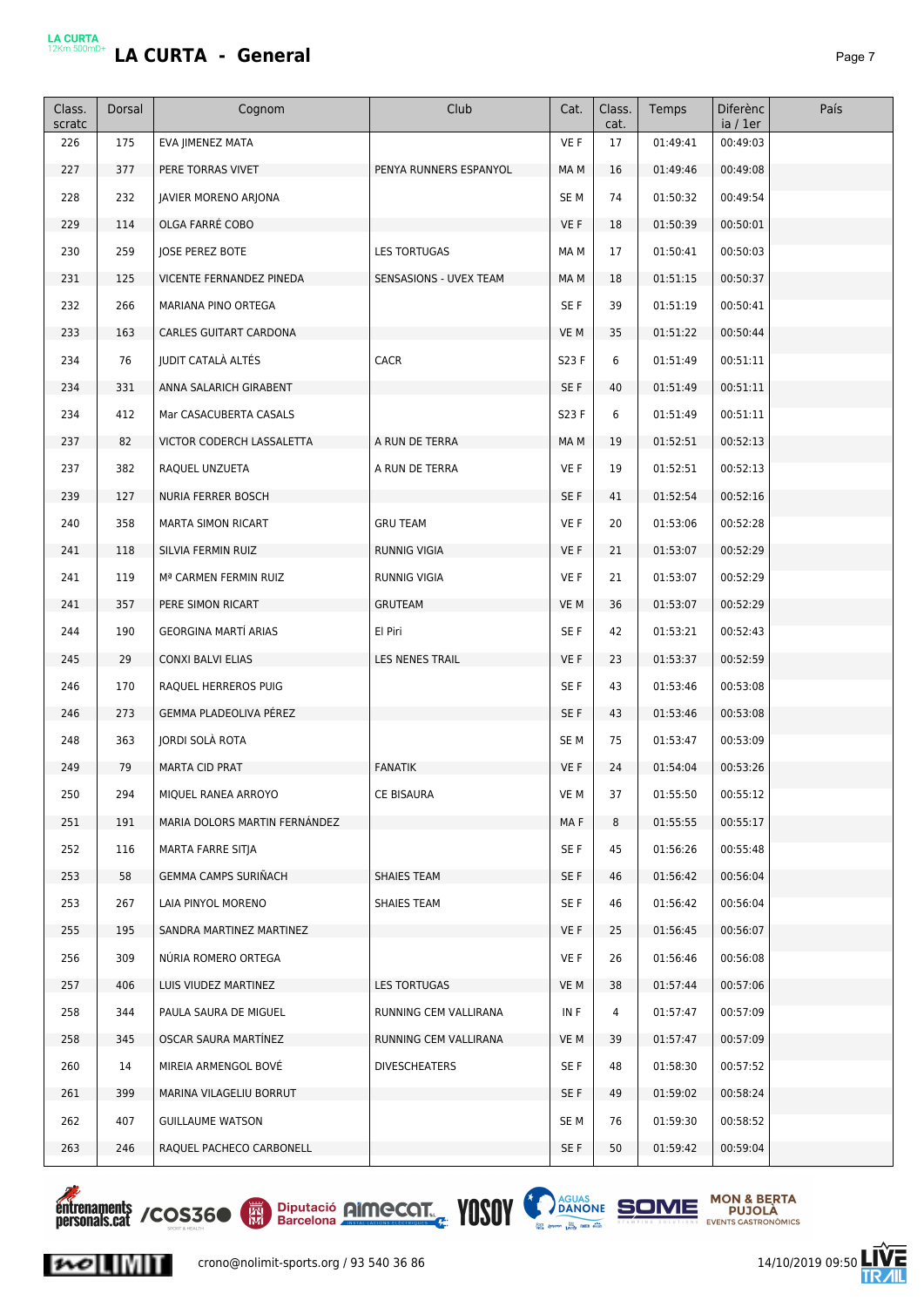|--|--|

| Class.<br>scratc | Dorsal | Cognom                    | Club                      | Cat.  | Class.<br>cat. | Temps    | Diferènc<br>ia / 1er | País |
|------------------|--------|---------------------------|---------------------------|-------|----------------|----------|----------------------|------|
| 264              | 97     | <b>MARIA COSTA TARRÉS</b> | <b>SHAIES TEAM</b>        | SE F  | 51             | 02:00:29 | 00:59:51             |      |
| 265              | 89     | CRISTINA COMA COMA        | SHAIES TEAM               | SE F  | 52             | 02:00:30 | 00:59:52             |      |
| 266              | 402    | MARIONA VILARRASA PLANAS  | CAMES AJUDEU-ME           | VE F  | 27             | 02:00:37 | 00:59:59             |      |
| 267              | 263    | FINA PEREZ TRIPIANA       | CET TORELLÓ               | MA F  | 9              | 02:00:57 | 01:00:19             |      |
| 267              | 389    | CARME VALLEJO ROVIRA      | CET TORELLÓ               | MA F  | 9              | 02:00:57 | 01:00:19             |      |
| 269              | 140    | ERIC GARCIA CORRAL        |                           | SE M  | 77             | 02:01:37 | 01:00:59             |      |
| 270              | 199    | <b>BERTA MASRAMON</b>     |                           | SE F  | 53             | 02:02:04 | 01:01:26             |      |
| 270              | 250    | MARIONA PARAREDA BRUGULAT |                           | SE F  | 53             | 02:02:04 | 01:01:26             |      |
| 272              | 156    | EVA GONZALO PALAU         | ONE LIFE TEAM             | VE F  | 28             | 02:04:03 | 01:03:25             |      |
| 272              | 226    | MERCHE MORA ACOSTA        | ONE LIFE TEAM             | SE F  | 55             | 02:04:03 | 01:03:25             |      |
| 272              | 311    | NOELIA ROMERO VARGAS      | ONE LIFE TEAM             | VE F  | 28             | 02:04:03 | 01:03:25             |      |
| 275              | 157    | ERICA GRANADOS SANCHEZ    |                           | SE F  | 56             | 02:04:17 | 01:03:39             |      |
| 275              | 181    | ELENA LLOVET BORRAT       | LES NENES TRAIL           | SE F  | 56             | 02:04:17 | 01:03:39             |      |
| 277              | 272    | ALBERT PLA RIBÓ           |                           | SE M  | 78             | 02:04:18 | 01:03:40             |      |
| 278              | 260    | CARLA PÉREZ LLORET        | <b>BISAURA XTREM TEAM</b> | IN F  | 5              | 02:04:40 | 01:04:02             |      |
| 278              | 370    | CARLA TECLES RUIZ         |                           | IN F  | 5              | 02:04:40 | 01:04:02             |      |
| 280              | 371    | JORDI TECLES SADURNI      |                           | VE M  | 40             | 02:04:44 | 01:04:06             |      |
| 281              | 57     | PAULA CAMPS PLA           |                           | S23 F | 8              | 02:05:27 | 01:04:49             |      |
| 282              | 108    | MARCOS ESCUER ALVAREZ     | <b>IB BCN</b>             | JU M  | 8              | 02:08:37 | 01:07:59             |      |
| 283              | 49     | EVA BOSCH CAÑADA          |                           | SE F  | 58             | 02:09:54 | 01:09:16             |      |
| 284              | 321    | OTI ROVIRA RIUS           |                           | MA F  | 11             | 02:09:55 | 01:09:17             |      |
| 285              | 104    | JORDI DELGADO GONZALEZ    | <b>TRAIL FM</b>           | VE M  | 41             | 02:10:52 | 01:10:14             |      |
| 285              | 106    | ANGELES DELGADO GONZALEZ  |                           | VE F  | 30             | 02:10:52 | 01:10:14             |      |
| 285              | 224    | <b>NOELIA MON AGUDO</b>   |                           | VE F  | 30             | 02:10:52 | 01:10:14             |      |
| 288              | 120    | SERGIO FERNANDEZ CAMPOS   |                           | VE M  | 42             | 02:10:53 | 01:10:15             |      |
| 289              | 105    | JOAQUIN DELGADO GONZALEZ  | TRAIL FM                  | MA M  | 20             | 02:10:54 | 01:10:16             |      |
| 290              | 258    | NÉSTOR PÉREZ BOSSA        |                           | VE M  | 43             | 02:11:43 | 01:11:05             |      |
| 291              | 179    | ALICIA LLORET SILES       |                           | VE F  | 32             | 02:11:44 | 01:11:06             |      |
| 292              | 221    | YOLANDA MIRON HERRUZO     | SENSACIONS TEAM           | VE F  | 33             | 02:12:38 | 01:12:00             |      |
| 292              | 262    | ANA PEREZ SEGURA          | SENSASIONS-UVEX TEAM      | MA F  | 12             | 02:12:38 | 01:12:00             |      |
| 294              | 27     | <b>JUDIT BALMES RUIZ</b>  | SHAIES TEAM               | SE F  | 59             | 02:13:02 | 01:12:24             |      |
| 295              | 302    | FELISITA RIVAROLA NÜÑEZ   |                           | SE F  | 60             | 02:13:10 | 01:12:32             |      |
| 296              | 200    | CRISTINA MATÉ ORTIZ       | CATACRAC                  | MA F  | 13             | 02:13:11 | 01:12:33             |      |
| 297              | 400    | XAVI VILAGELIU CORTES     |                           | MA M  | 21             | 02:14:29 | 01:13:51             |      |
| 298              | 166    | VANESSA HERGUETA BERTRAN  | PUNKTRAIL VILOMARA        | SE F  | 61             | 02:14:56 | 01:14:18             |      |
| 298              | 194    | MOISÈS MARTÍNEZ GUERRA    | PUNKTRAIL VILOMARA        | VE M  | 44             | 02:14:56 | 01:14:18             |      |
| 300              | 235    | MARTA MORRALLA SAHUN      |                           | MA F  | 14             | 02:15:20 | 01:14:42             |      |
| 301              | 362    | ALBERT SOLÀ I FONT        | L'ESPORTIU TORELLÓ        | VE M  | 45             | 02:17:30 | 01:16:52             |      |

Entrenaments / COS360 EXI Diputació **AIMECOT.** VOSOV D'AGUAS SOME MON & BERTA